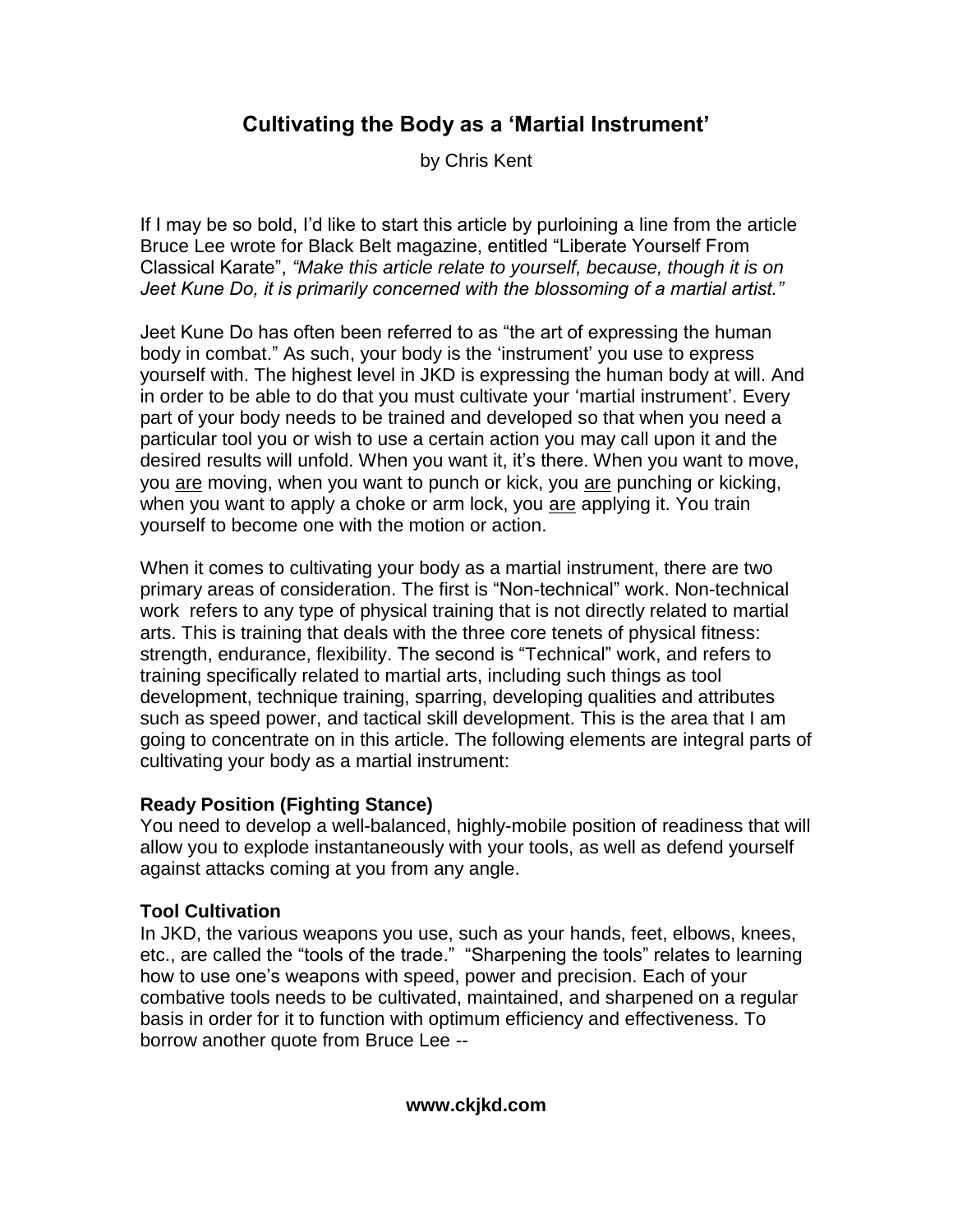*"Look at any tool as a work of art. And make it a masterpiece. In order for a single tool to be a masterpiece it must have totality, speed, agility, power, flexibility and accuracy."*

Grappling techniques such as locks, chokes, throws and takedowns could also be considered 'tools' and should therefore obviously be included as an integral part of one's tool development.

### **Mobility Skills Cultivation**

Having fast, powerful tools at your disposal will not amount to much if you are unable reach an opponent with them. You need the ability to relay your tools with accuracy, speed, power to a moving target while moving yourself. Footwork functions as the transport system for all of your actions. They move you into position to execute your actions and allow you to evade an opponent's attacks. Lee believed footwork and mobility skills to be one of the most vital ingredients in effective fighting, and wrote, *"Until you have the ability to move your body and adapt to whatever the object happens to be in front of you, as well as punch and kick from any angle, you still haven't gotten your total efficiency."*

#### **Tactical Skill Cultivation**

Tactical skill development deals with developing your ability to appraise combative situations, process relevant information, and make appropriate decisions quickly and effectively. Tactical skill development could also include such things as developing your ability to adjust your timing, rhythm, speed, and distance to adapt and deal effectively with an opponent..

#### **Attribute Cultivation**

This facet of cultivation focuses upon developing and/or enhancing qualities such that will enhance your performance, such as speed, agility, coordination, etc.

#### **Mental Cultivation**

Deals with developing the proper mindset for combat which includes cultivating a fluid mental attitude and a "perceptive, pliable awareness."

All of the elements listed above are interrelated and need to fit together synergistically together to make a unified "whole". For example, you have to be able to summon your tools at will and coordinate them with other skills such as mobility, timing, speed, and accuracy.

# **Conclusion**

Cultivating your body as a martial instrument is about the process of preparing yourself for the highest levels of performance. How well you have cultivated your

#### **www.ckjkd.com**